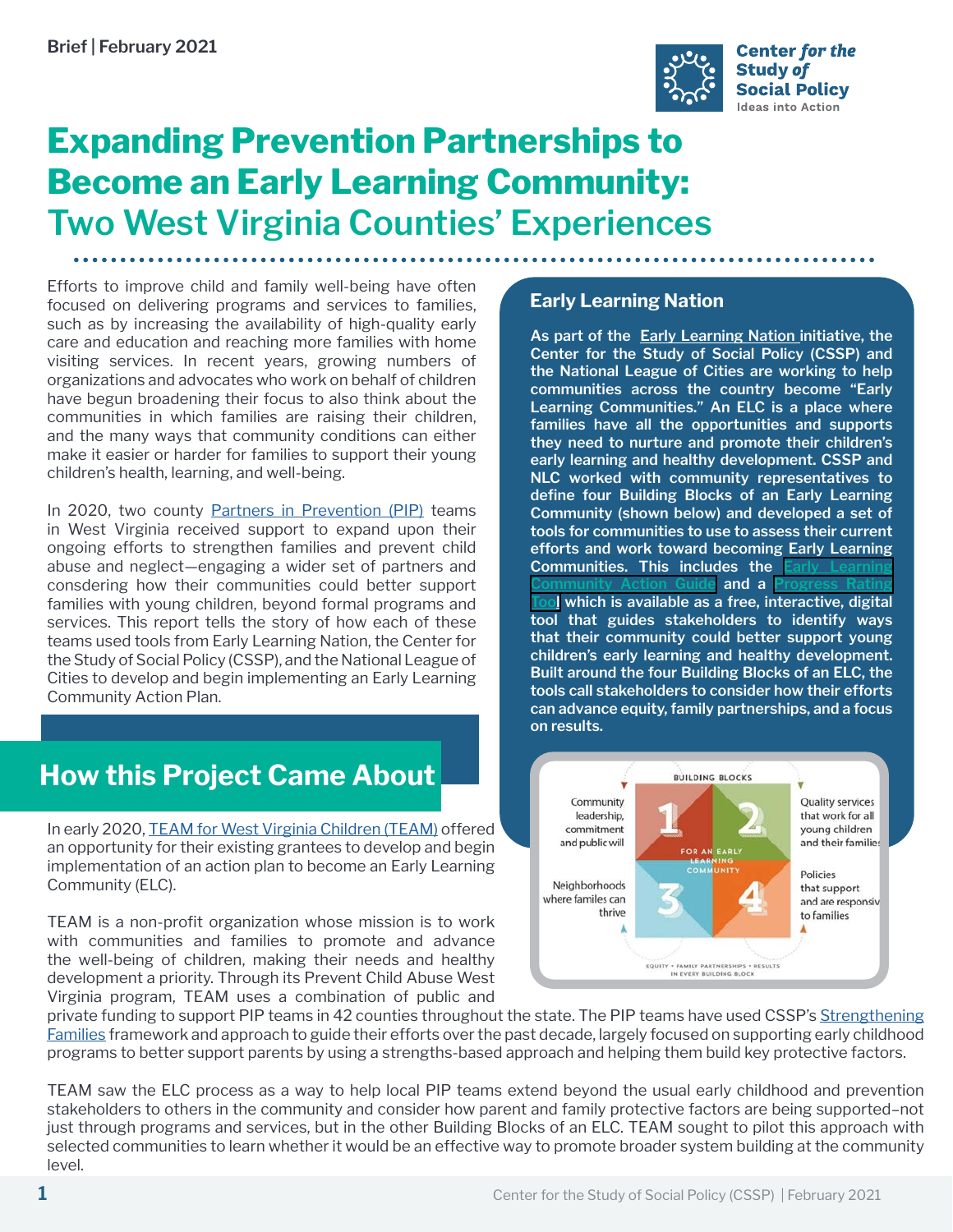### **An Opportunity to Expand on Existing Work**

The opportunity for these communities to engage in becoming an ELC was designed to advance an understanding that it takes the whole community to support young children's early learning and development. PIP teams were invited to apply to join an ELC cohort that would build on their Strengthening Families work to address community needs with a broader set of partners putting in place community-wide strategies that support all parents' protective factors and improve outcomes for children and families. Specifically, county PIP teams were tasked with identifying gaps in supports for families and developing an action plan to fill those gaps using the ELC Action Guide and Progress Rating Tool. TEAM provided a modified template for the ELC Action Plan which was organized by the Building Blocks of an ELC but also asked the grantees to identify how and in what ways their planned actions would promote protective factors.

PIP teams from the two selected communities, Randolph County and Cabell County, each received a \$3,000 grant to support activities to develop the action plan, and an additional \$500 to support implementation activities. To support the communities' efforts, TEAM brought the communities together for monthly cohort calls, which focused on each of the four Building Blocks of an ELC and the action planning process. County teams also received individual coaching calls and email exchanges with experts from TEAM and CSSP. A representative from TEAM also participated in one stakeholder meeting for each community to introduce the opportunity and share the statewide perspective on early childhood system-building.

#### CENTER FOR THE STUDY<br>OF SOCIAL POLICY'S strengthening families

**[Strengthening Families™](http://www.strengtheningfamilies.net/) is a research-informed approach to increase family strengths, enhance child development, and reduce the likelihood of child abuse and neglect. It is based on engaging families, programs, and communities in building five protective factors:**

- **• Parental resilience**
- **• Social connections**
- **• Knowledge of parenting and child development**
- **• Concrete support in times of need**
- **• Social and emotional competence of children**

**Using the Strengthening Families framework, more than 30 states are shifting policy and practice to help programs working with children and families focus building families' protective factors. States apply the Strengthening Families approach in early childhood, child welfare, child abuse prevention, and other child and family-serving systems.** 

**Increasingly, the Strengthening Families approach is being applied at a community level, exploring how well a community supports parents' protective factors—not just within child and family serving programs and systems, but in the neighborhoods where families live, informal community institutions, and the policies that shape families' opportunities and circumstances.** 

In selecting a very rural and a more urban (by West Virginia standards) community for the initiative, TEAM sought to identify the support needs and technical assistance required for different types of communities in the state. TEAM was also interested in identifying how the process could assist communities in their planning to meet the needs of children and families during and beyond the COVID-19 pandemic, which grew exponentially as the initiative was launching.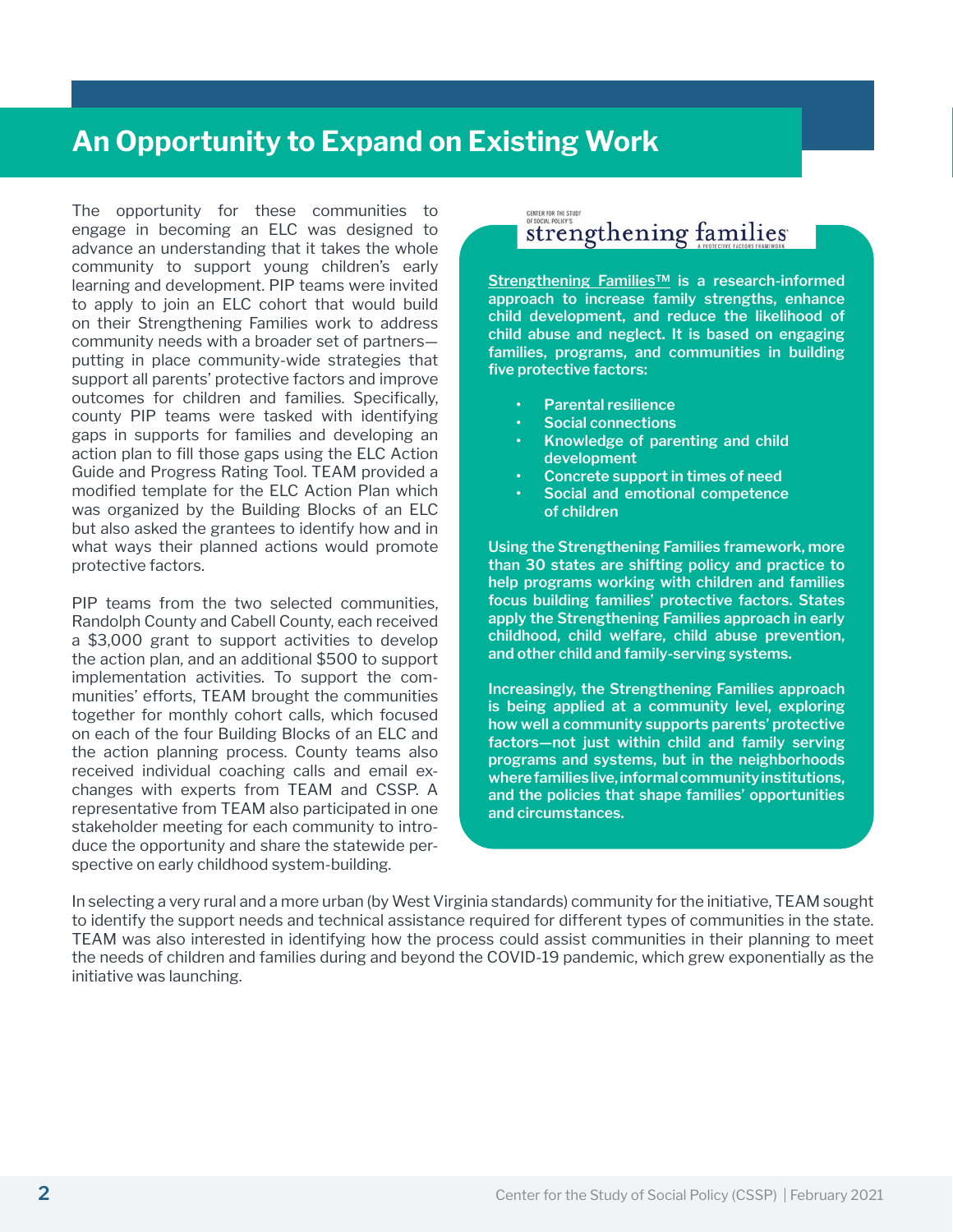## **Cabell County**

Cabell County includes the city of Huntington and has about 91,000 residents, alongside the Ohio River at the western edge of West Virginia. Cabell County has a long history of implementing Strengthening Families, beginning as a pilot for an innovation grant from TEAM and the West Virginia Children's Trust Fund between 2007-2010 to integrate Strengthening Families into early care and education centers in the county. Work has continued along with other initiatives to promote high quality programs. Debra Harris Bowyer, Coordinator of Cabell County Family Resource Network, Inc., took the lead in identifying the ELC initiative as an opportunity to take a broad look at everything happening in the county, identify gaps, and develop next steps for a comprehensive approach to promoting protective factors and supporting optimal child development.

### **Partners and Approach to the Work**

**Downtown Huntington, WV**  *Photo by Brett Fuller*

A team of approximately 25 partners participated in the ELC process, including TEAM for West Virginia Children's Mountain State Healthy Families (an in-home family education program using the Healthy Families America model), Playmates Child Development Center of Ceredo, the United Way of the River Cities, Mission West Virginia, Aetna, Unite West Virginia, Valley Health Systems, Unicare, the West Virginia University Center for Excellence in Disabilities, Information and Referral, Contact, Head Start, Family Resource Center, and First Choice. These partners were already connected through Partners in Prevention and Strengthening Families implementation in the county.

The ELC team held three discussion groups with partners to work though the Building Blocks. They used the [Parent Discussion Guide](https://cssp.org/wp-content/uploads/2018/07/ELN-Parent-Discussion-Guide.pdf) developed by CSSP, rather than the formal Progress Rating Tool, to examine aspects

**"When it comes to early childhood services and resource sharing, the work is never done. You can always keep building upon the foundation of successful work and needs assessments that have been done to inform your next steps."**

**–Debra Harris Bowyer, Coordinator, Cabell County Family Resource Network, Inc.** of the county's early learning system in a more conversational way. The team leads did ask their partners to complete the online [ELC Progress Rating Tool](https://progressratingtool.earlylearningnation.com/) to supplement what was discussed in the meetings, but they only received eight responses on that platform. Results of the rich discussions about each Building Block are posted on the Cabell County [FRN website](http://www.cabellfrn.org/2020/11/04/early-learning-community-information/).

#### **Parent Engagement in the Process**

The ELC team also recruited a group of parents to participate in a series of discussions, also using the Parent Discussion Guide, to talk about the strengths of the community and the changes they would like to see related to each of the Building Blocks of an ELC. Parents were recruited from the Healthy Families program and the Playmates Child Development Center of Ceredo. They were offered a \$25 stipend to attend each of the four focus group sessions.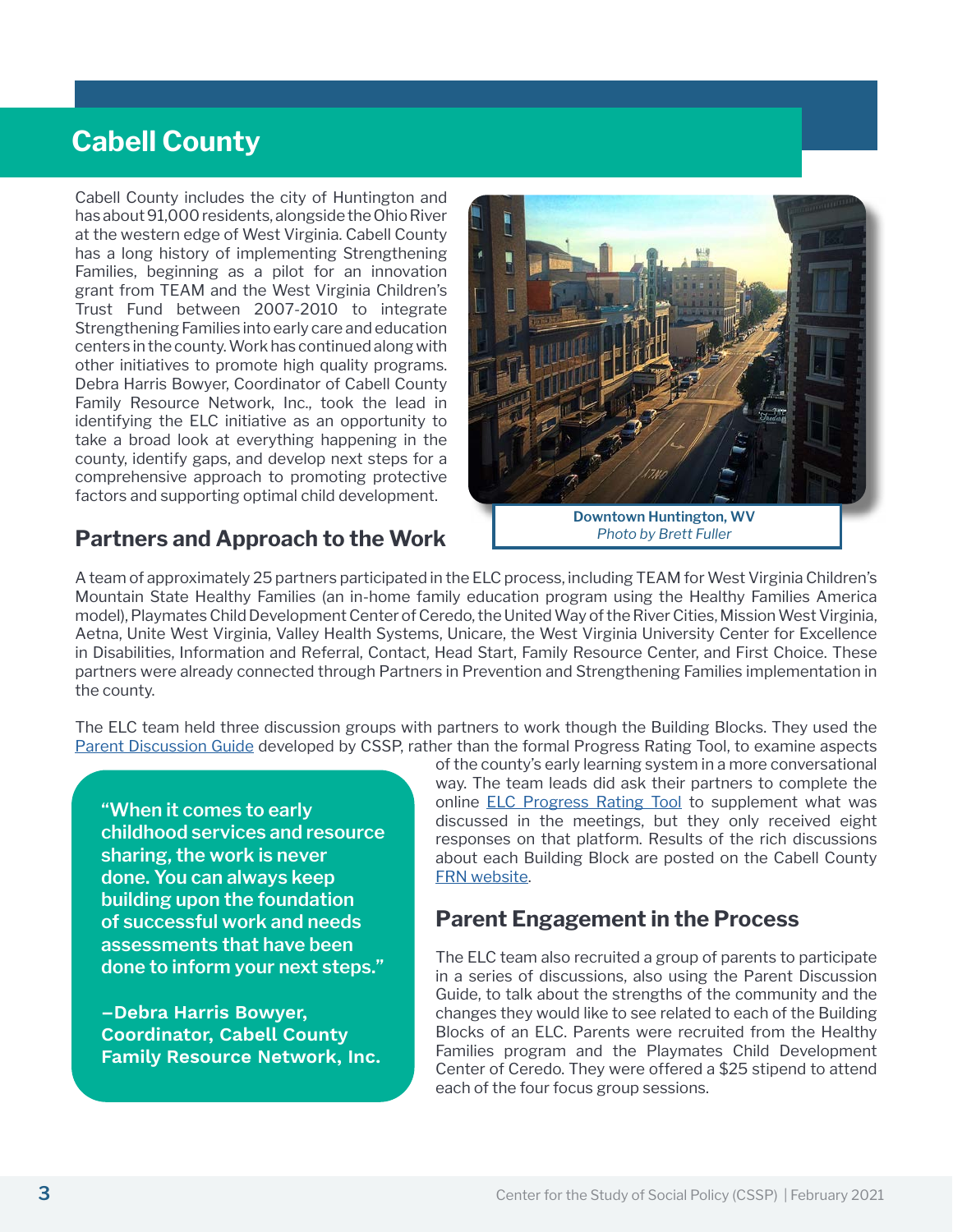### **Action Plan and Next Steps**

Discussions with parents and partners identified several action areas, including some ideas that were identified in multiple building block discussions. The Cabell County team is in the process of finalizing its ELC Action Plan built around those action steps, which were primarily centered around Building Blocks 1 (Community leadership and commitment) and 2 (Quality services that work for all families).

One strategy identified for action from the parent focus group is the use of media to share information about early learning. This aligns with the Strengthening Families protective factor of knowledge of parenting and child development. For example, the team is considering using social media and public service announcements to spread the word about early learning opportunities in the community. The team will use the \$500 implementation stipend from TEAM for West Virginia Children to get out messages about early childhood tips and community resources. Another strategy is to assess how families are acquiring and viewing information about early learning, child development, and community resources, which relates to concrete support in times of need. In support of this strategy, Cabell County has received a mini-grant from the Pallottine Foundation of Huntington to conduct strategic public relations planning, informed by parents and community agency representatives.

Another aspect of the Cabell County ELC action plan is to support the United Way's Super Kid Saturday event, which takes place annually on the Saturday before the Superbowl. Typically, 400-500 people attend this event. Due to COVID-19, the event will be held virtually this year. Early learning centers will share special activity boxes with families that engage young children in early learning.

The Cabell County team identified creating a mobile-friendly family resource directory as a long-term goal. The Family Resource Network currently maintains the "Cabell County Quick Guide" that is downloadable from its website, but it will take additional work and resources to convert the PDF format into a searchable website accessible by smartphone.

The Partners in Prevention Team will continue to oversee implementation of the action plan as part of its course of business in the coming year.

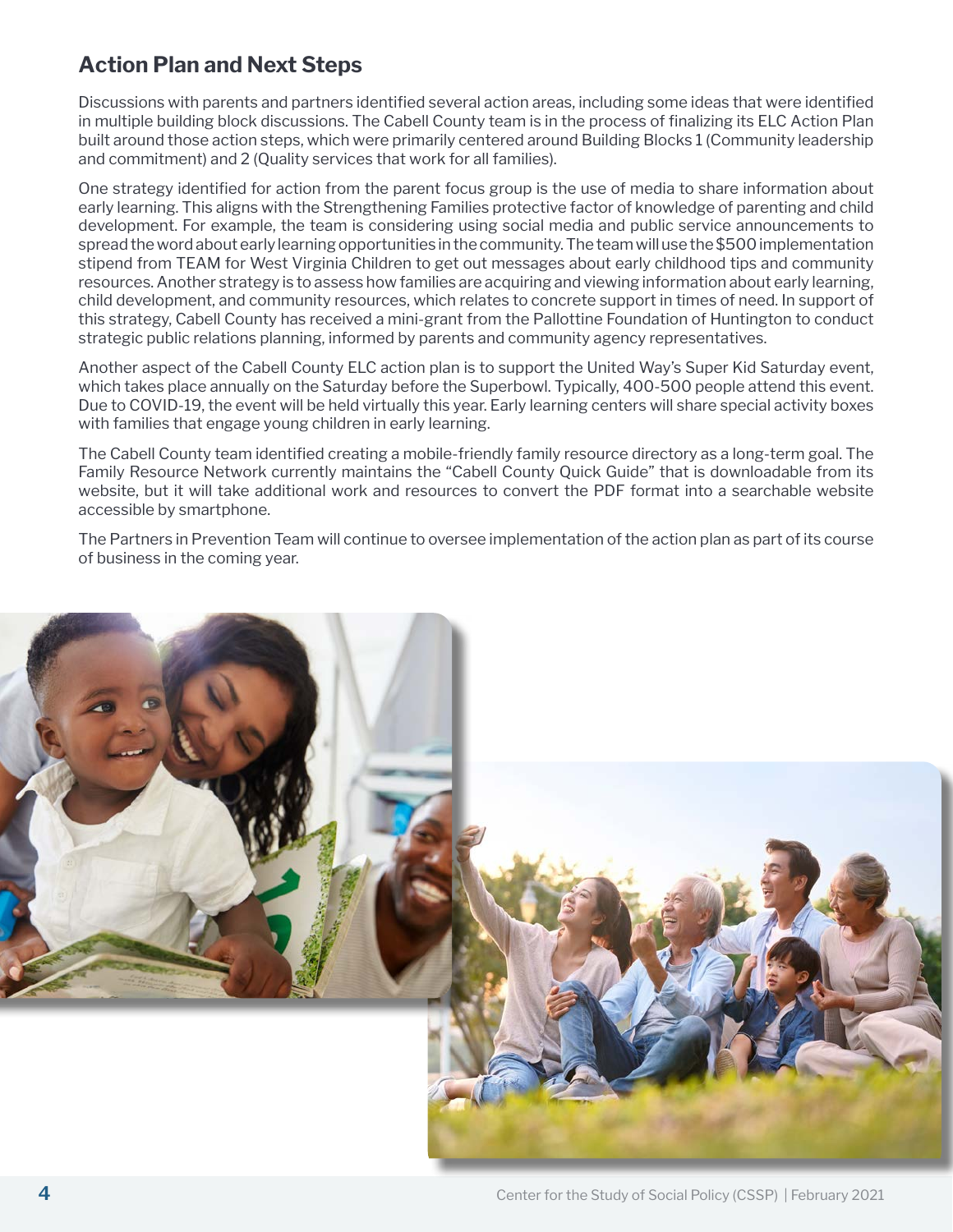### **Randolph County**



*Photo by Dorothy Romanek*

Randolph County is a geographically large, rural county with approximately 3,000 residents living in 1,000 square miles, about 200 miles east of Cabell County and close to West Virginia's border with Virginia. Randolph County applied for the ELC grant opportunity because they saw it as an opportunity to identify gaps in their early childhood system. The county PIP Team took the lead in applying and implementing the effort, with leadership from Margot Evick, Executive Director of the Randolph-Tucker Children's Advocacy Center. Other members of the PIP Team include the Randolph County Family Resources Network, Centers Against Violence, Youth Health Services, and West Virginia Healthy Families. Everything that the PIP team does is influenced by its 10 years of experience using the Strengthening Families Protective Factors Framework, and they welcomed the opportunity to expand that work to a broader community level.

#### **Partners and Approach to the Work**

The PIP Team members identified several community leaders as key partners for the initiative and used the relationships they had to leverage contacts. They reached out to the County Commissioner's Office, representatives at City Hall, school personnel, the United Way, a Family Court Judge, and other community members. During the recruitment process, some partners readily signed up while others took some cultivation. Many of the new partners are not typically considered when communities talk about early childhood. However, they do have significant influence on the conditions in which families are raising their children. Engaging such partners is an important part of becoming an ELC.

Through the outreach process, the PIP Team learned about a local Brain Development Task Force stemming from a Chamber of Commerce effort to build a vibrant community. The newly developed Task Force seeks to build a foundation for future learning, health, and life success. Volunteers on the Task Force include representatives from the Board of Education, the City Council, the medical community, and higher education. It focuses on hospital-based and community-based solutions—but had not yet connected to the PIP Team. The Task Force

became an important partner in the development of the ELC Action Plan.

The ELC planning process was implemented through an engagement process that used a combination of scheduled calls with partners, email exchanges, and outreach volunteering at partners' events. Due to the COVID-19 pandemic, most of this outreach was conducted via virtual calls and some outdoor events. Community partners were invited to regularly scheduled PIP meetings and joined the conversation about the initiative. Partners were asked to complete the ELC Progress Rating Tool and participate in action planning conversations.

**"The ELC process helped us to identify and expand our partnerships to reach beyond direct service providers of young children and families, including local government, health care, and business partners."** 

**–Margot Evick, Executive Director, Randolph-Tucker Children's Advocacy Center**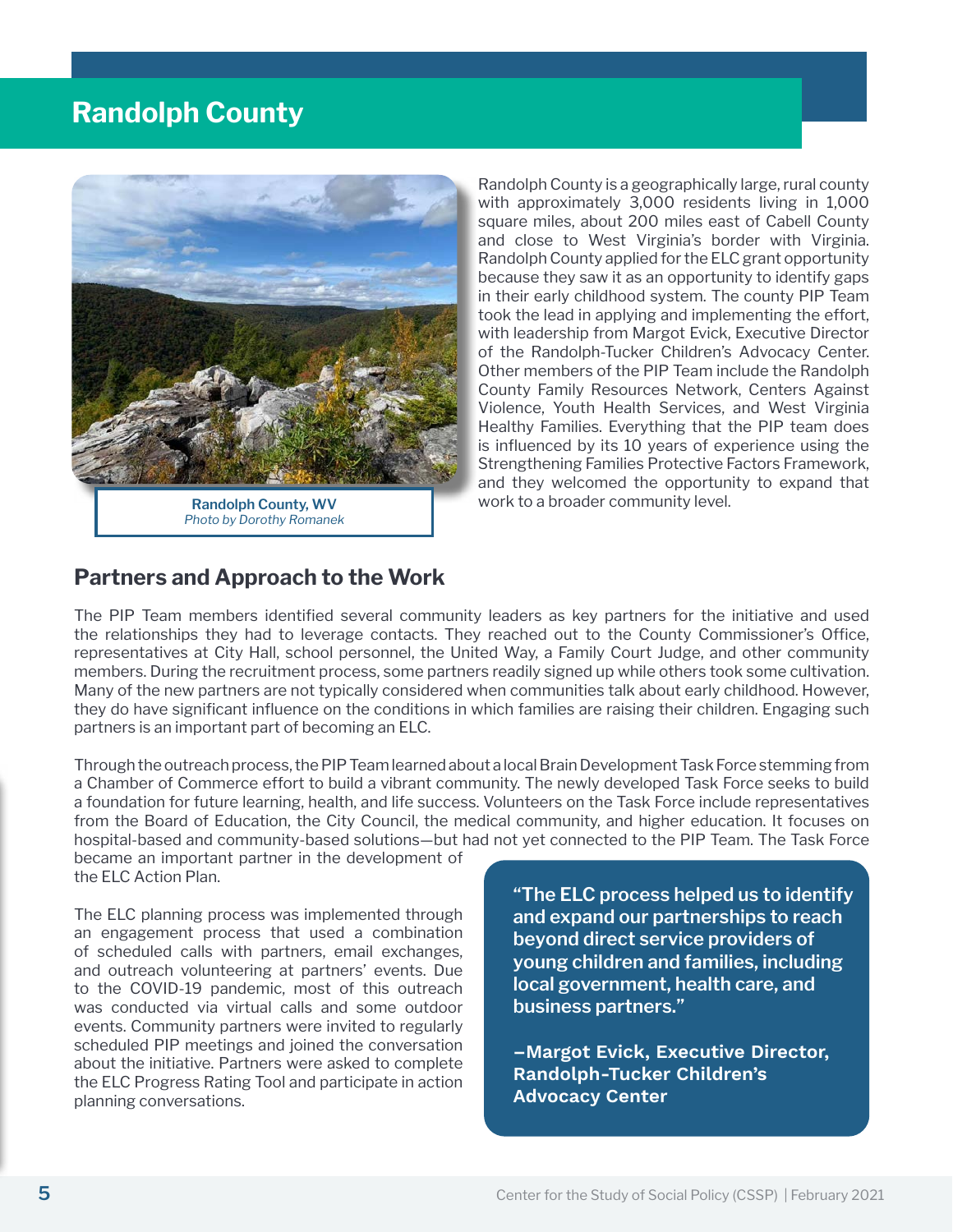#### **Parent Engagement in the Process**

The PIP Team also directly engaged parents in the community. They identified several parents who were connected to programs participating in the PIP Team, and hosted an outdoor dinner in which parents were invited to discuss the four ELC Building Blocks and what they would like to see happen in Randolph County. The PIP Team used the Parent Discussion Guide as a road map for the discussion with parents.

The PIP Team also used social media to solicit parent responses to the ELC Progress Rating Tool. They posted an invitation on Facebook and offered a gift card for completion of the survey. They received 128 surveys in response, many more than they expected. To put that number into perspective, it represents a response from one in 24 residents in the county.

### **Action Plan and Next Steps**

Based on discussions with partners, the parent discussion group, and the responses to the digital Progress Rating Tool, the ELC team developed an ELC Action Plan incorporating strategies that align most with Building Blocks 1 (Community leadership and public will) and 3 (Neighborhoods where families can thrive).

A main priority of the plan is to disseminate information to the community about resources and activities for families with young children. This priority aligns well with the protective factors, including social connections and knowledge of parenting and child development. The planning team recognized that there are many things going on in the community, but not everyone knows about them. There are several smaller groups in the county working to support families and children's development, so the challenge is to reach out and collaborate with them to get the word out. A part of this work is building commitment from more than just the key players on the PIP team.

To improve awareness of local programs and resources—and touch on the protective factor of concrete support in times of need—the plan includes updating a Family Resource Guide with information about supports and services in the community and distributing it in waiting rooms at local agencies and physician's offices, and in grocery stores and convenience stores. It also includes seeking a newspaper series in the local newspaper, the Inter-Mountain, and educational video posts. As a first step, the ELC planning team is starting to work on developing a social media outlet, such as a Facebook page that families can follow with postings about resources, activities, and educational and informational material. They will use the \$500 implementation stipend from TEAM for West Virginia Children to put up billboards as part of this awareness-building work.

To increase activities and access to activities for families with young children, the plan seeks to create a protective factors focused parent social group and develop a list of free things for families to do in the community. It also includes coordination of guided hikes and backpacking trips to various free local spots like swimming holes, etc. The plan also seeks to coordinate with the Brain Development Task Force, which is using sidewalk decals to create sensory paths that families can follow to encourage active learning and providing newborn hospital packets to families.

The United Way connected the ELC Planning Team to the Randolph County tourism agency, which produces a local "Lizard Map" that identifies area hiking trails and swimming holes. The maps are available for \$15 each, and the ELC Planning Team is looking at ways to seek donations or to purchase the maps for distribution to families. In addition, the plan includes reaching out to City Hall to adopt a proclamation by the Mayor and County Commissioners supporting family-friendly policies such as flexible working hours and parental leave policies that would include biological parents, grandparents, foster parents, and others in the parental role. The team plans to develop a process by which employees can nominate their place of work for recognition as a familyfriendly business.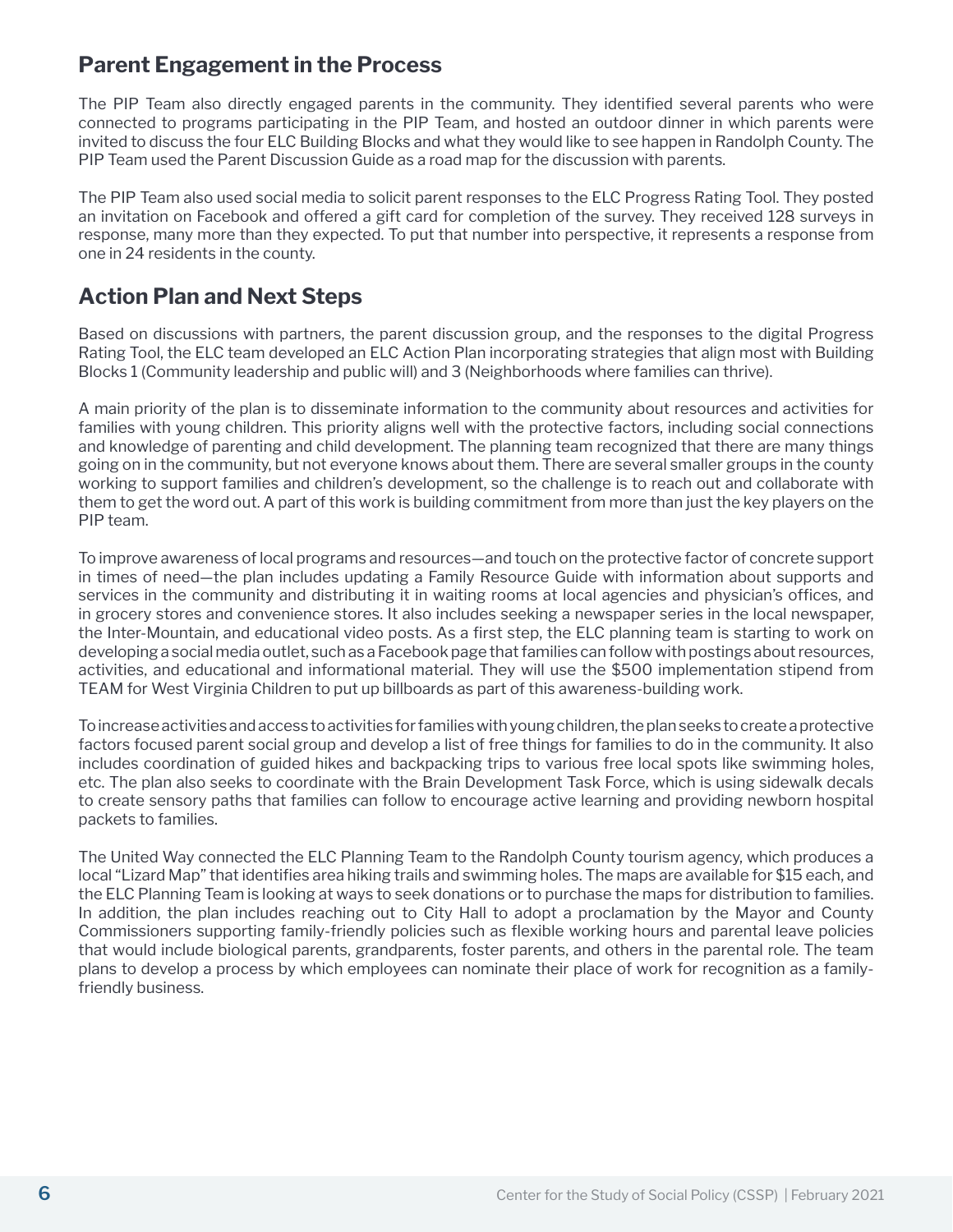Both counties faced some challenges as they went through the ELC planning process. These included a lack of time to devote to the process especially amid the interruption of normal ways of doing business during the COVID-19 pandemic. In Randolph County, change in leadership at one of the PIP partner organizations was also a challenge. Coordination of all the players is an ongoing struggle.

Some lessons learned include:

- **• Build on previous assessments and community plans.** Some stakeholders were concerned that the ELC planning process would be duplicative of previous work, but leaders helped them to see that they could incorporate and expand upon existing plans and needs assessments to continue improving how the community supports early learning. The ELC planning process takes a broad view of the community and can identify new strategies to complement previous work.
- **• Dedicate time** out of the workday to focus on the ELC planning process. It takes time to reach out to stakeholders and cultivate relationships.
- **• Take it slow** over Zoom meetings and use breakout rooms to encourage sharing and build relationships. Breaking the planning team into smaller groups enabled participants to get to know one another and feel comfortable and able to share concerns and ideas.
- **• Have a strong core team**. The PIP team in each of these communities was a well-established, strong partnership. Members were able to share the burden of reaching out to new stakeholders and leveraged existing relationships to welcome new partners to the table.
- **• Offer incentives** for gathering public input. Cabell County offered \$25 stipends to parents who participated in an ELC focus group. The Randolph County ELC planning team offered gift cards to community members who completed the digital Progress Rating Tool. As a result, the Randolph County team received many more responses than anticipated. They also hosted a conversation with parents in the community and offered dinner, which encouraged participation.
- **• Be flexible** in approaches to gathering feedback. Randolph County used the online Progress Rating Tool with its partners to collect their input on the Building Blocks. Cabell County had less success with the online tool and instead used the Parent Discussion Guide as a framework for holding conversations among stakeholders. Both strategies were effective in collecting input, based on the situation in each community.
- **• Adapt the process** for rural areas. Randolph County is a more rural area, so the concept of neighborhoods as described in the ELC materials had to be adapted. The ELC planning team defined neighborhoods by school attendance area. Continuing to drill down into smaller jurisdictions will be part of the ongoing implementation process.
- **• Participate in a cohort.** The communities benefited from checking in with each other as they went through the ELC planning process, especially in sharing strategies to overcome challenges that emerged along the way.